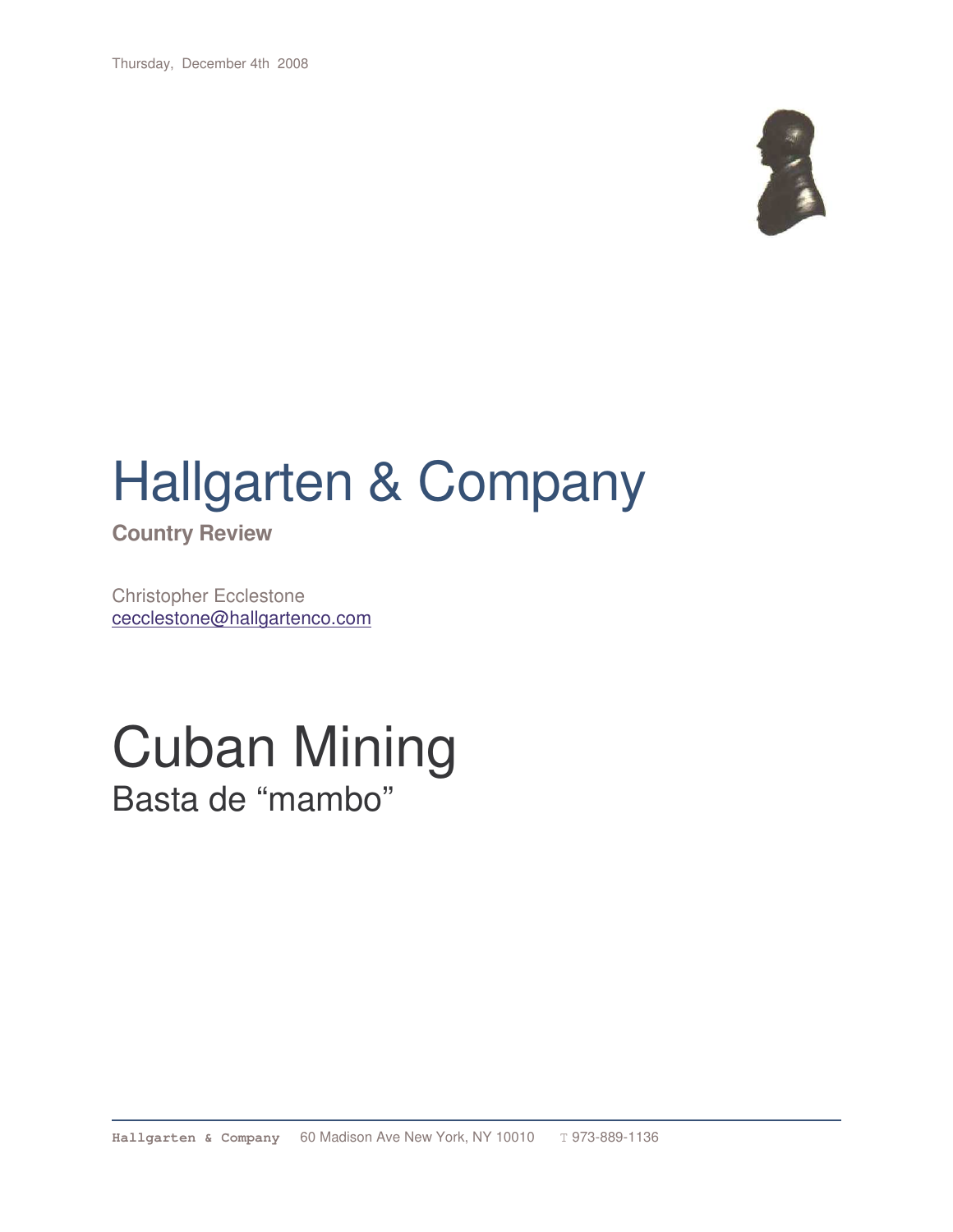## Cuban Mining

Obama and the Cuban Mining Potential

- $\triangleright$  The first opportunity in decades to clear the air in US-Cuban relations has presented itself with the election of a new President in the United States
- $\triangleright$  Cuba has interesting mining assets in a narrow range of minerals and metals but these are only exploited at the current time in a desultory fashion. The nickel and cobalt potential put Cuba in the ranks of the leading producers either currently or potentially
- $\triangleright$  A resolution of the stalemate, which is fanned by dispossessed Cuban oligarchs, would provide the opportunity to open up the Cuban mining sector to outside investors on a much larger scale. Ironically the decline of the US mining industry means that there are virtually no US companies that could participate in any "metals-rush" in Cuba
- $\triangleright$  The new balance of power in the House and Senate makes for potential to revive the legislation sponsored by California Democrat Cal Dooley (with 23 co-sponsors) to put a sunset clause into the Libertad (Helms-Burton Act) of 2002.
- $\triangleright$  The Cuban lobby in Florida virtually disenfranchised itself by its staunch opposition to the election of the new President, while Latinos of other "histories" embraced the Democrat candidate. No signs are yet apparent on the direction that Latin American policy is going to take, but it can scarcely be more negligent towards the LatAm that exists (believe it or not!) to the south of Cuba than policy over the last few decades.

#### **Preamble**

In January 1959, Patricio Hickey, the senior partner in our subsidiary Buenos Aires Trust Company, sat in a mansion one evening on the shores of Lake Nahuel Huapi in Patagonia with the scion of the hyperaristocratic Alzaga Unzue family. They toasted with champagne the downfall of Fulgencio Batista. How was it that two staunch anti-Peronists should be celebrating the downfall of an erstwhile right wing leader in Cuba? In reality all over Latin America oligarchs and mere mortals celebrated the downfall of the odious Batista regime, which had long been a blot of the LatAm political landscape. Everywhere in fact the regime was unlamented in its demise, except in the US. Why was this? History has subsequently confirmed the strong links between the US mafia establishment (e.g. Meyer Lansky) and the Batista regime linked to the casinos (and associated prostitution and loan-sharking) that operated in Havana. These links extended as far as Robert Kennedy and all sorts of people were in the mix, including the New York 'families" and famed entertainers of the day. The involvement of the Mafia in the Bay of Pigs "adventure" and the later assassinations of JFK (and of his assassin) have long been subjects of contention.

So an odious mafia-backed regime fell and its cohorts and confederates fled to Miami where they have remained ensconced to this day. They aren't in Spain, they aren't in Mexico and they aren't in Argentina or Paraguay (the latter two being traditional haunts of ousted miscreants). No, they are in Palm Beach and they live in big mansions and to this day control the sugar trade in the US, ensuring via their lobbying that every US consumer pays massively over the odds for whatever product they buy containing sugar. The ill-gotten gains from this trade are then plowed back into the eternal campaign to get their hands back on the assets they lost when "their man" was ousted in 1960. Indeed one might well ask how the sugar, rum and cigar magnates got away with so much cash if the evil Fidel let them leave with only the shirts on their backs. No-one in LatAm would wonder; isn't that what Swiss banks are for? Did the IRS ever bother to investigate the source of these funds? Oops, we forgot that US banks in Miami have traditionally been the long-ignored players in scooting ill-gotten gains out of LatAm (Raul Salinas de Gortari being a prime example of the "see-no-evil" policy).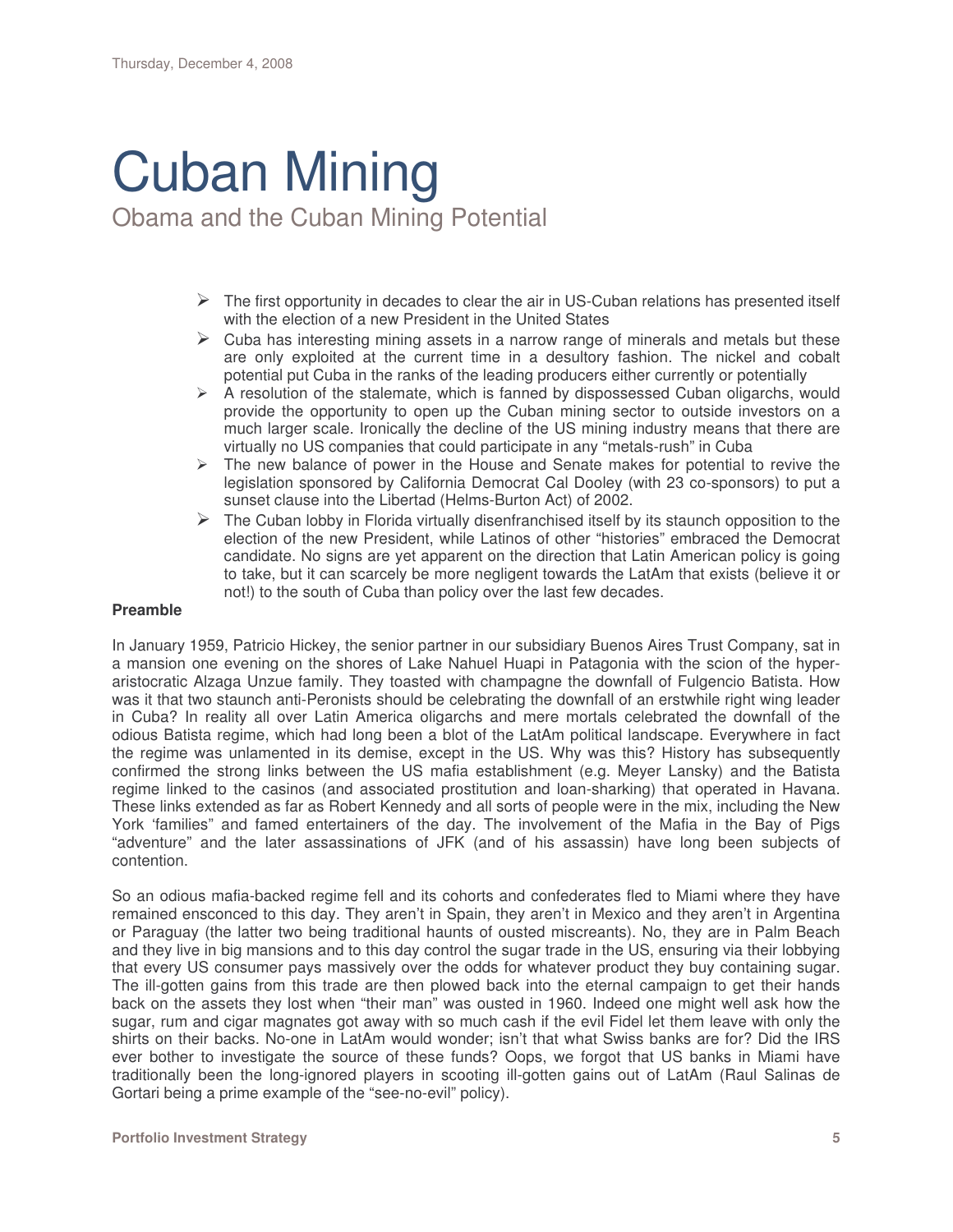Anyway time has passed, but alas the "dispossessed" oligarchs still get traction in parts of the US political firmament. Some in the Cuban community (more recent arrivals, the "Mariel" crowd and those not fortunate enough to have brought their numbered accounts with them) have started to realize that the interests of their relatives stuck back in the slums of Havana are not the same as those of plutocrats pining for their palatial plantations of yore with their semi-feudal hordes of quasi-slaves. Maybe Russian aristocrats ended up driving taxis in Paris in the 1920s, but the "dispossessed" Cuban oligarchs are scarcely lowered to dumpster-diving in the mean streets of Dade County, their glory remains intact. The winds of political change are blowing not only through Washington but hopefully also through the barrios of Miami. Maybe an icy blast may also blow ashore in Palm Beach and ruffle the feathers of the sugar magnates sitting by their swimming pools. We can only hope.

#### **Policy – much ado about nothing**

We have bewailed elsewhere the fact that US policy on "LatAm" over the last eight years has been extremely shortsighted. In fact so shortsighted that it believed, in the Otto Reich (what an evocative name) scheme of things, that Latin America began at Palm Beach and ended at the southern tip of Cuba. Beyond this "continent" there was only the freaky Hugo Chavez but he was not that important and was accorded only the requisite gum-flapping. He was clearly not enough of a pest to do anything serious about, let alone mollify, despite that fact that he had one of the largest oil reserves in the world while Cuba had cigars that American citizens aren't allowed to smoke. Usually foreign interests have been dictated by economic concerns (and self-interest) and yet the US has largely ignored the places of relevance to its economic well-being and status in LatAm in preference for getting down and dirty in ideological struggles of dubious relevance to US citizens/taxpayers' interests. Indeed, "troublesome" governments (Venezuela, Ecuador, Bolivia etc) have been spawned in the vacuum created by the intense mono-focus on Cuban issues.

The Great Satan was Fidel, and now his proxy Raul, Castro. Never have two so down-and-out political leaders, in so inconsequential a country, received so much focus from a major power for so long. In the meantime, US policy towards Latin America has constantly been seen through the prism of Cuban policy and all too often by Cuban émigrés who have positioned themselves in Washington as LatAm experts. This reminds us of the phenomenon in the early 1990s when hordes of Puerto Ricans in Manhattan took the A Train downtown and set themselves up as the LatAm equity analyst community on Wall Street. Having spent ten years in Latin America we can safely say that most Latins do NOT regard Cuba (or Puerto Rico) as part of Latin America but rather as a Caribbean state like Trinidad or Haiti, that has no relevance to their concerns or priorities.

The Monroe Doctrine dictated that Latin America was the US' "backyard" and yet the policy in recent decades has been not to look beyond the flower box on the window sill let alone go to the wilderness beyond the swimming pool and check out what may be lurking back there. The Middle East may be seen in some quarters as the graveyard of US foreign policy but LatAm has a much longer claim to that title.

What can be expected from the new Obama regime? We can start by saying that Barack Obama is the first President who was born since the takeover of Cuba by Fidel. Well, he can move steady as she goes and do nothing. This would pander to the people in Florida that never voted for him in the first place, and deny those Cubans in the US who might like to visit relatives or send remittances to them the right to do so.

Or he could start negotiations and regard Cuba as a clam ready to be opened up like China or Vietnam before it. Moreover, seducing Cuba into an opening to the capitalist world would leave Hugo Chavez even more isolated. Now wouldn't that sound like a policy move that made some sense?

Or they could go with some unilateralism. Drop the old policy overboard in the dead of night and allow the remittances and everything to flow. This might include getting out of Guantanamo and purging a source of severe international embarrassment. We might note that Nixon didn't start talking to China on the basis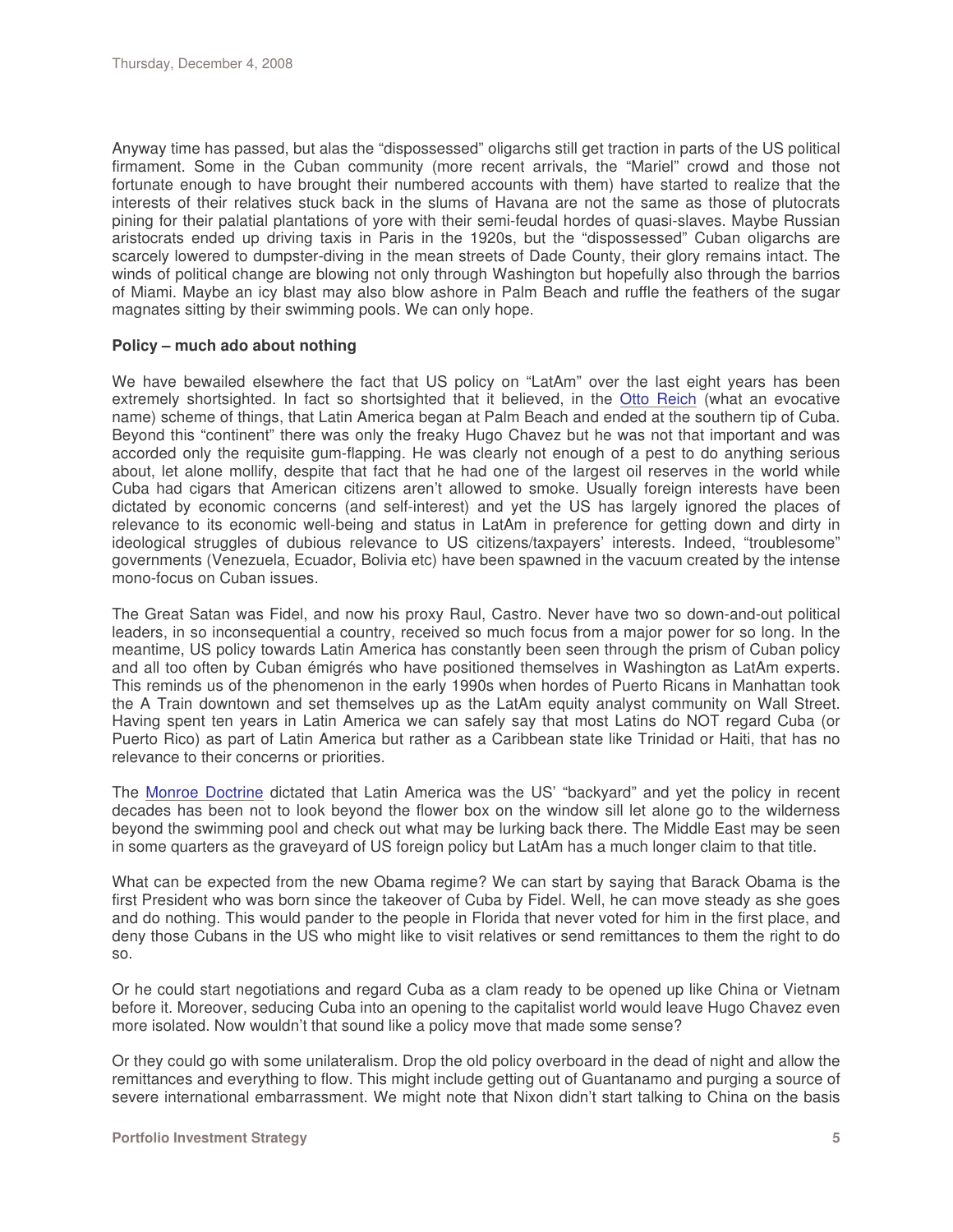that missionaries (or AIG in its Starr guise) displaced in 1949 had to be reimbursed before he touched ground in Peking. Neither did Eastern Europe become a happy hunting ground for "forfeited" assets after the Wall came down in 1989. That would have soured the mood. Why should Cuba be any different? In fact the stumbling block at the moment seems not to the protection/restitution of the assets of US companies Fidel may have seized but those of a gang of Batista confederates who backed the wrong horse. It is interesting to note how few of the original ownership claims from the corporate sector are still in the hands of the original owners but are now moved off to parties who are arms-length to Cuba historically. The real culprits in the *Miami Sound Machine* are the sugar magnates doing their Wizard of Oz act with a wind machine and a loudspeaker behind a flimsy curtain. Why should the US be defending their rights just because they may have become US citizens since they fled in ignominy?

Too much traction has been given for too much time to a group whose days in the sun have past. Now that their political power is in eclipse the moment to strike is at hand. Having Cuba open up is the best way to win over the rank and file of the Cuban émigré population and forever take the blinkers off policy in the region. Time to call an end to the mambo.

#### **Mining in Cuba**

Beyond the relevance of Cuba to US/LatAm politics our particular interest is in its mining potential. Cuba has a history of mining extending over a period of three hundred years. During the period 1900 to 2002 mining has been a permanent activity and, during WWII, the mining of manganese, some copper, and nickel was most important. The nickel resource comes from extensive laterite deposits that are considered among the largest reserves in the world. Cuba ranks with Canada, Russia, Australia and New Caledonia.

Cuba is an important nickel and cobalt producer, ranking sixth in the world in terms of nickel and (fluctuatingly) accounts for 8% of the world's cobalt production. Cuban mineral production is largely statecontrolled, although the government has made steps to amend the mineral laws and legislation, which will hopefully change the industry's structure. In 1993, Geominera was formed as a private company that utilized state funds. Geominera focus on gold and base metal exploration, whilst foreign investors are currently developing nickel/cobalt and gold resources.

| Chromite | 27,900 |
|----------|--------|
| Cobalt   |        |
| Oxide    | 4,300  |
| Suphide  | 4,000  |
| Nickel   | 75,000 |

#### **Cobalt**

In 2006, production of cobalt (including ammonical liquor precipitate, oxide, and sulfide) increased to 4,300 tonnes compared to 4,055 metric tonnes in 2004 and 3,982 tonnes in 2003. This is largely a byproduct of Sherritt's JV with the government mining company at Moa Bay.

#### **Silver**

Holmer Silver (a private Canadian company that used to be listed on the Alberta Stock Exchange) has been working for several years on plans for its Loma Hierro Silver Project. Holmer holds a 50% interest in Plata Cuba S.A. (which holds Loma Hierro) while Geominera S.A. (the state mining enterprise) held the remaining 50%. The Loma Hierro silver laterite deposit is located in the Pina del Rio Mining camp in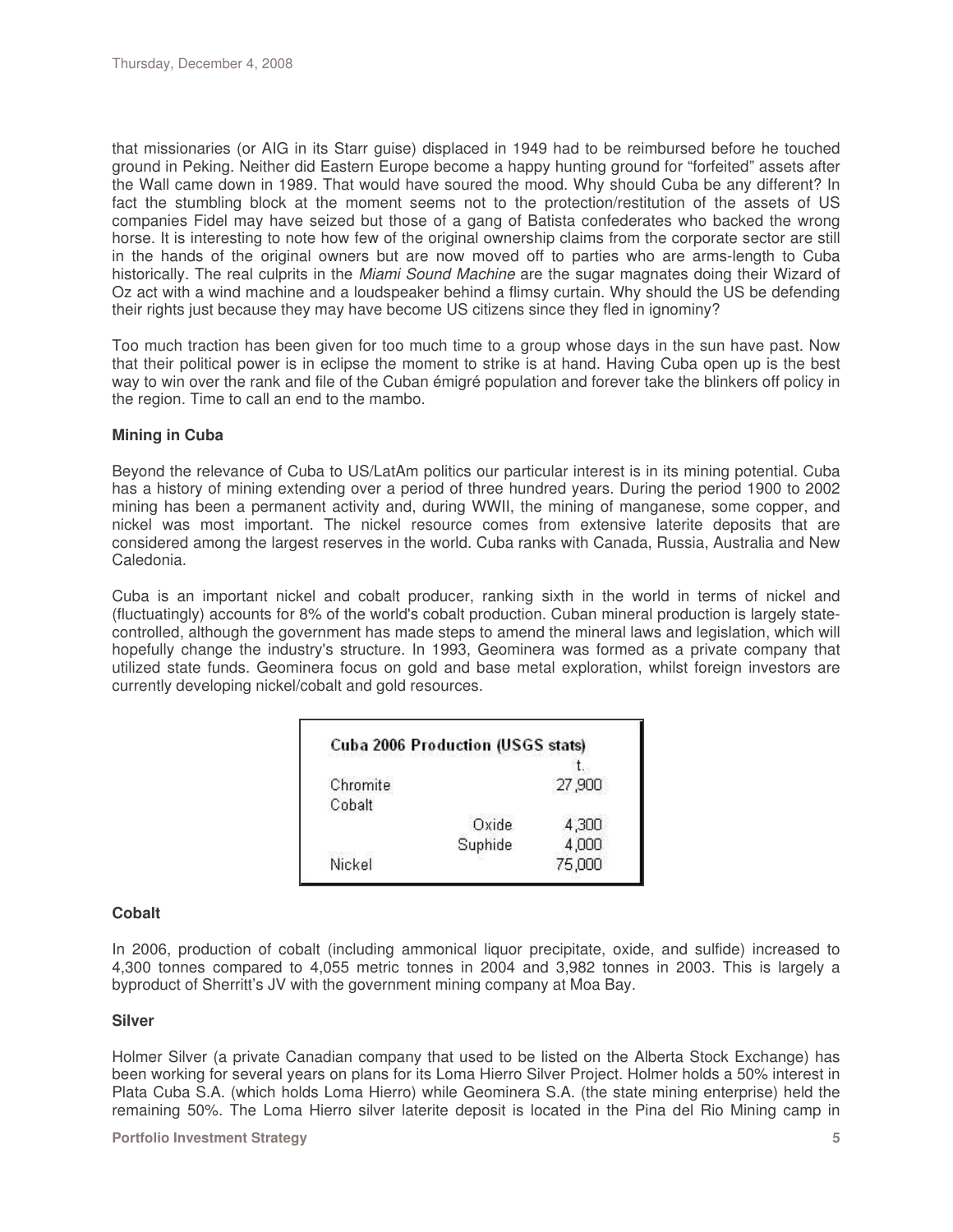western Cuba. The probable reserves are 550,000 tons grading 10 ounces of silver per ton and exploration indicates potential to increase these reserves. According to the company there are approximately 10 million oz 'in situ'with the resource distributed in 8 separate deposits over a one square km area. A bankable feasibility study was completed in 1999 by Rescan Engineering Ltd, a member of the Hatch Group. The deposit is amenable to open pit mining and preliminary metallurgical tests indicate that the ore can be readily treated with excellent recoveries. In January 2008 RJK Explorations Ltd. (RJX.v) announced that it has entered into discussions with Holmer Silver Co. with a view to pursuing opportunities jointly in Cuba, but nothing has transpired since that time as far as we can tell.

#### **Gold**

Holmer (again in league with Geominera) has been exploring for gold on their Dora Francisco concession in Pinar del Rio. This property, which surrounds the Loma Hierro concession, includes two former copperzinc producers with remaining reserves and several significant showings of silver and gold.

A state-owned enterprise was mining for gold at the Castellanos gold mine in the early 1980s with annual production being about reported as 17,600 ozs. There is also the Delita gold deposit in Isla de la Juventud was being studied for possible open pit and underground operations; the estimated resource at Delita was about 1.5 million ozs with high proportions of antimony and arsenic.

#### **Copper**

The Matahambre and the Mina Grande El Cobre copper mines remained closed during the year. The Mantua copper project was owned for a long time by Geominera, Miramar Mining Corp., and Northern Orion Resources. In September 2002 Northern Orion announced that it had entered into an agreement with Newport Exploration Ltd. whereby Newport could acquire an undivided 50% interest in the Mantua Copper Project in Cuba from Northern Orion. However, negotiations dragged on and the deal fell through in May 2004. The Mantua mine produced 15,000 oz gold in 1999. A substantial copper resource has been identified beneath the current Mantua orebody. Production at the Mantua mine began 1998 – the mine has proven and probable reserves (December 1998) containing 320,000 t grading at 2.2 g/t gold. The copper reserves have been estimated at 7.5 Mt grading at 2.74% copper.

Both mines are located west of Havana in the Pinar del Rio province in western Cuba.

The aforementioned Holmer also has the San Fernando property, located in central Cuba, covers a mine with significant copper-zinc reserves at shallow depth and several geophysical and geochemical anomalies.

#### **Nickel**

If Cuba has renown in any metal it is nickel. Unrefined nickel plus cobalt are Cuba's largest exports at around \$2 billion in revenue last year. Cuban nickel is considered to be Class II with an average 90 percent nickel content. The ore is processed on the island in two formerly U.S.-owned plants at Nicaro and Moa Bay. Plants are also located at Punta Gorda and Las Camariocas. Holguín Province, where the Moa Bay mines are located, is estimated to contain 34% of the world's known reserves of nickel, or some 800 million tons of proven nickel plus cobalt reserves, and another 2.2 billion tons of probable reserves.

The Moa Bay mines were once the property of Freeport in its pre-McMoran manifestation. They were initially started up during WW2 and largely paid for by the US government. Of the \$119mn in capital of the Moa Bay Nickel Company, some \$100mn had come from the US government and the rest from Freeport. The processing plant was closed down in 1947.

The whole nature of the Cuba/US nickel industry evolution was strange and uncommercial to say the least. It is well worth reading up on for anyone who wants to put the controversies in perspective. The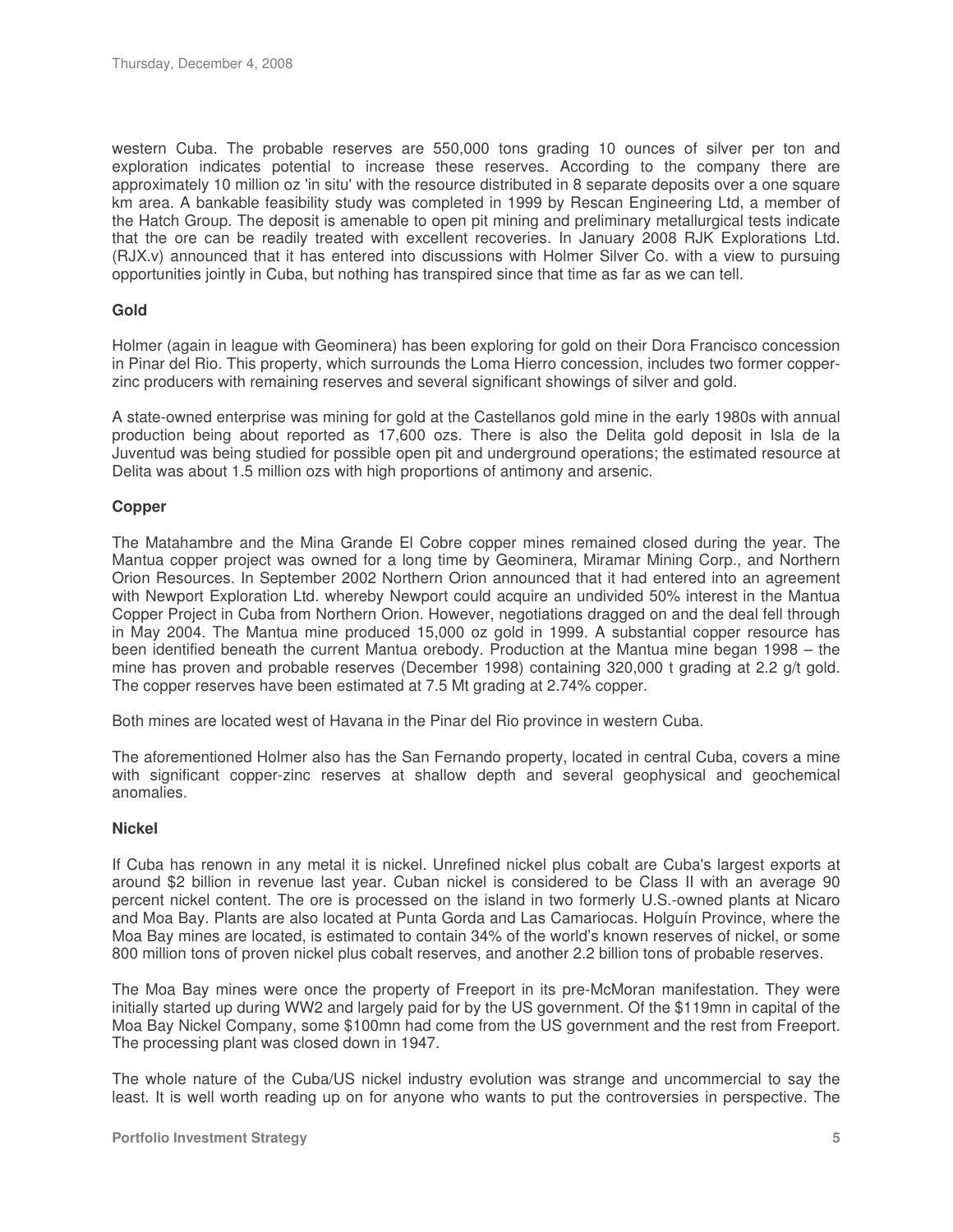muddled (and very Latin) nature of the arrangement is summed up in this extract from a memo from the Deputy Assistant Secretary of State for Inter-American Affairs, Mann to the Assistant Secretary of State for Inter-American Affairs, Cabot, in March 1953.

*"The Batista Government like the Prio government wants Nicaro to continue as a permanent Cuban* industry. It is willing to grant tax exemptions and other privileges because Nicaro is a non-profit United *States Government-financed industry, contributing to hemisphere and free world defense and to the Cuban economy. The Cuban group which purchased participation in the operating company was sponsored by the Prio Government, and its initial spokesman, Inocente Alvarez, was close to Prio and does not have the confidence of the Batista Government. The Batista Government informed us in July* 1952 that it viewed the Prio letter as irregular and as having no validity, and that the United States *Government need not feel obligated by it."*

So what do we have here…. We have the corrupt Batista government not wanting to accept a deal by a previous government. Sound familiar? We have one of the world's largest nickel deposits being worked as "a non-profit United States Government-financed industry".. pardon our French, but what the hell type of enterprise is that? Batista then tells the US it doesn't need to feel any obligation to the previous holders. "Does not have the confidence…" that is Latin-speak for "hasn't contributed to our Swiss bank account or isn't related to us by marriage". Here we are 50 years later, and the US is desperately concerned about the rights of previous holders under an infamously corrupt regime that had expropriated the mine from the previous awardees. Ah, now we get it…

#### **Iron Ore**

We might mention in conclusion the iron ore resources of Cuba. These have been viewed as very substantial in the past. There were a variety of companies at the beginning of the 20<sup>th</sup> century exploiting the Mayari and Diaquiri deposits of "brown" iron-ore. One estimate at the time put the size of the Mayari deposit at 600 million tonnes of 46% iron. The biggest mines were exploited by the Spanish-American Iron Company that was a subsidiary of Pennsylvania Steel Company. Interestingly at that time, "mayari" steel was almost a brand name due to its natural alloy properties emanating from the mineral mix that contained 0.2% to 0.7% chrome and 1% to 1.5% nickel. The Cuban ore was also low in phosphorus. As far as we can work out there is no exploitation of iron ore in Cuba at the moment.



#### **Sherritt International (S.to)**

Sherritt International trades on the TSX. It is a diversified natural resource company that produces nickel, cobalt, thermal coal, oil and gas and electricity. It also licenses its proprietary technologies to other metals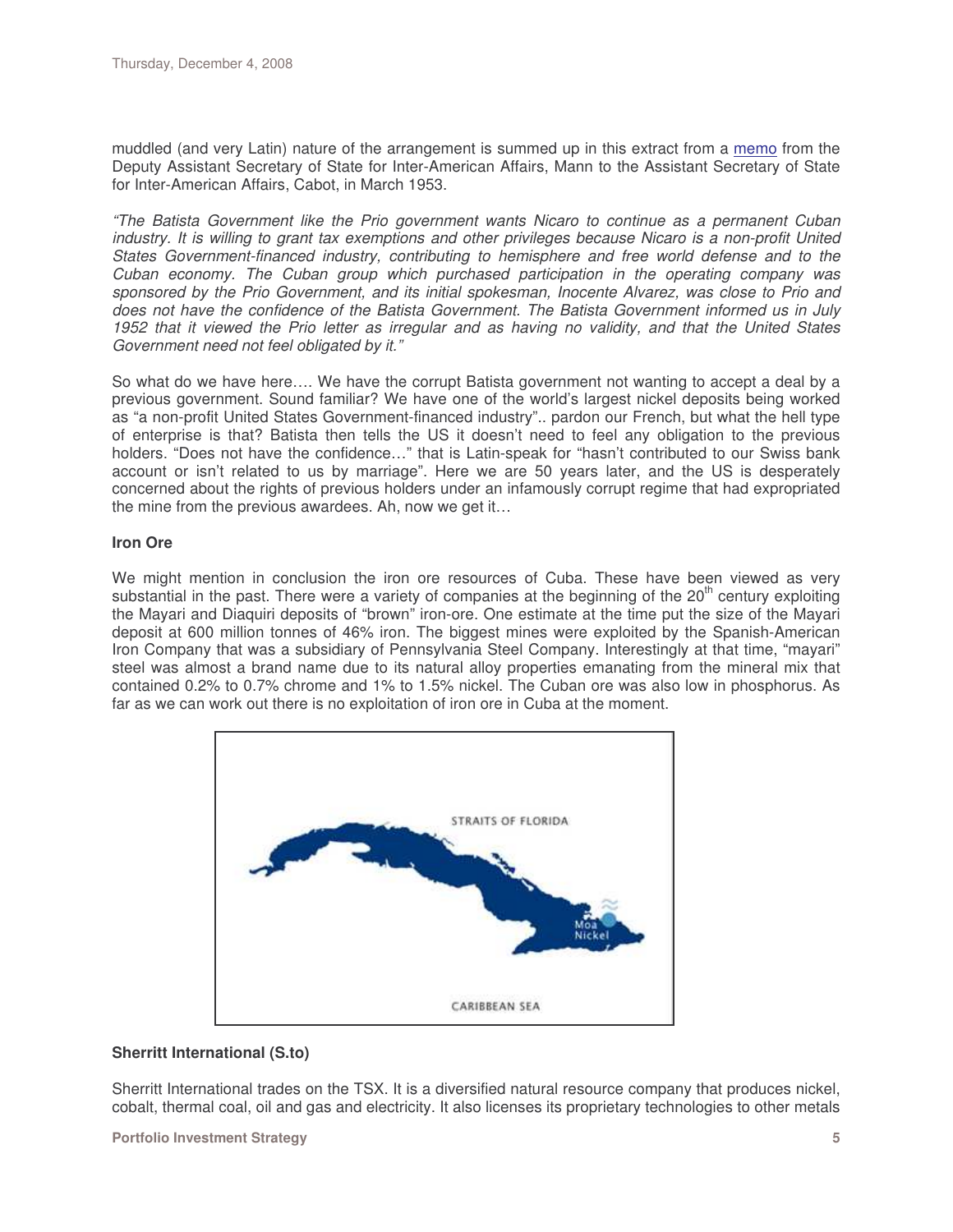companies. The company has gone through a variety of iterations over the decades and while Cuba haters/lovers have voodoo dolls with the company's name on them the company is not as Cuba-centric as they might like to imagine. In fact it is definitely not as Cuba-centric as they are..

The main assets of Sherritt in Cuba consist of the Moa Bay nickel venture and some offshore oil production. Moa Bay gets the Sherritt critics all bent out shape. Frankly they probably couldn't name the former owners of the mine who might have a claim but that doesn't stop them airing their opinions. As for the oil concessions, we have seen no indication that they belonged to anyone but the Cuban government in their unexploited state pre-1959.

The history of Moa Bay has already been related. Its current status relates to Sherritt's operations in Cuba. The Moa JV is 50% owned (the partner being General Nickel). Its current status is:

- Mining and processing facility in Moa, Cuba; refinery in Fort Saskatchewan, Alberta; it has approximately 25 years mine life remaining
- Phased expansion at Moa underway
- Full capacity after Phase 2 of  $\sim$  48,800 tpa of Ni + Co (100% basis)
- Phase 3 in a conceptual stage

In late 1994, the Canadian company Sherritt International Corporation executed a joint venture mining concession and distribution agreement with the government of Cuba with rights to extract and export nickel and cobalt ores from the nickel mine at Moa Bay. The mine uses open pit mining to extract lateritic nickel and cobalt ore, which is processed onsite into mixed sulphides containing nickel and cobalt. These mixed sulphides are shipped to the east coast of Canada, where they are then transported by rail to the Alberta facility for refining into finished nickel and cobalt. Currently, the Moa Joint Venture produces approximately 37,000 tonnes of nickel and cobalt annually. In FY07 the mine produced 31,392 tonnes of finished nickel and 3,574 tonnes of finished cobalt.

The terms of the joint venture allow Sherritt to repatriate to Canada a fixed level of profits from the processed metals but the agreement also requires that a percentage of the profits be reinvested in Cuba. As a result, Sherritt has, over time, built itself a presence in Cuban non-mining ventures through investments in such things as oil and gas production and power generation.

According to the company it has invested over half a billion dollars in the nickel ventures which would appear to be an enormous sum for the relatively skimpy payback. Production of mined nickel (nickel content of nickel oxide, nickel-cobalt sulfide, and nickel-cobalt ammonium liquor) was 71,944 t in 2004 Production of nickel and cobalt came from three operations—two produced nickel oxide, and one, the intermediate product nickel-cobalt sulfide.

Sherritt planned to increase production of contained nickel plus cobalt by 16,000 tpa to a total of 48,000 tpa by 2010. Sherritt estimated proven and probable nickel ore reserves to exceed 27 million metric tons and estimated production to last for an additional nine years at current production rates. The diabolical fall in the nickel price in recent times should ensure lower output and thus longer mine life. However, if claimants to the mine fancy their chances in a more liberated climate for business in Cuba, they had better hope that events evolve quickly of nothing will be left for them to chew on. The other string to the company's bow in nickel is its Ambatovy JV (of which Sherritt holds 40%) in Madagascar which is scheduled to be producing 65,600 tpa of nickel and cobalt by 2013. We would not be surprised to see this plan slowed in light of the current woeful nickel price.

Infinitely more juicy than nickel is Sherritt's Cuban oil joint venture that was producing around 31,000 barrels per day (1Q08). This makes the JV the largest domestic oil producer in Cuba, representing twothirds of total production. It amuses us to think that the émigré crowd have no claim upon these assets (though never let that stop them from claiming what they don't own… remember they studied at the feet of the Great Fulgencio himself.. or was he made in their likeness.. whatever..).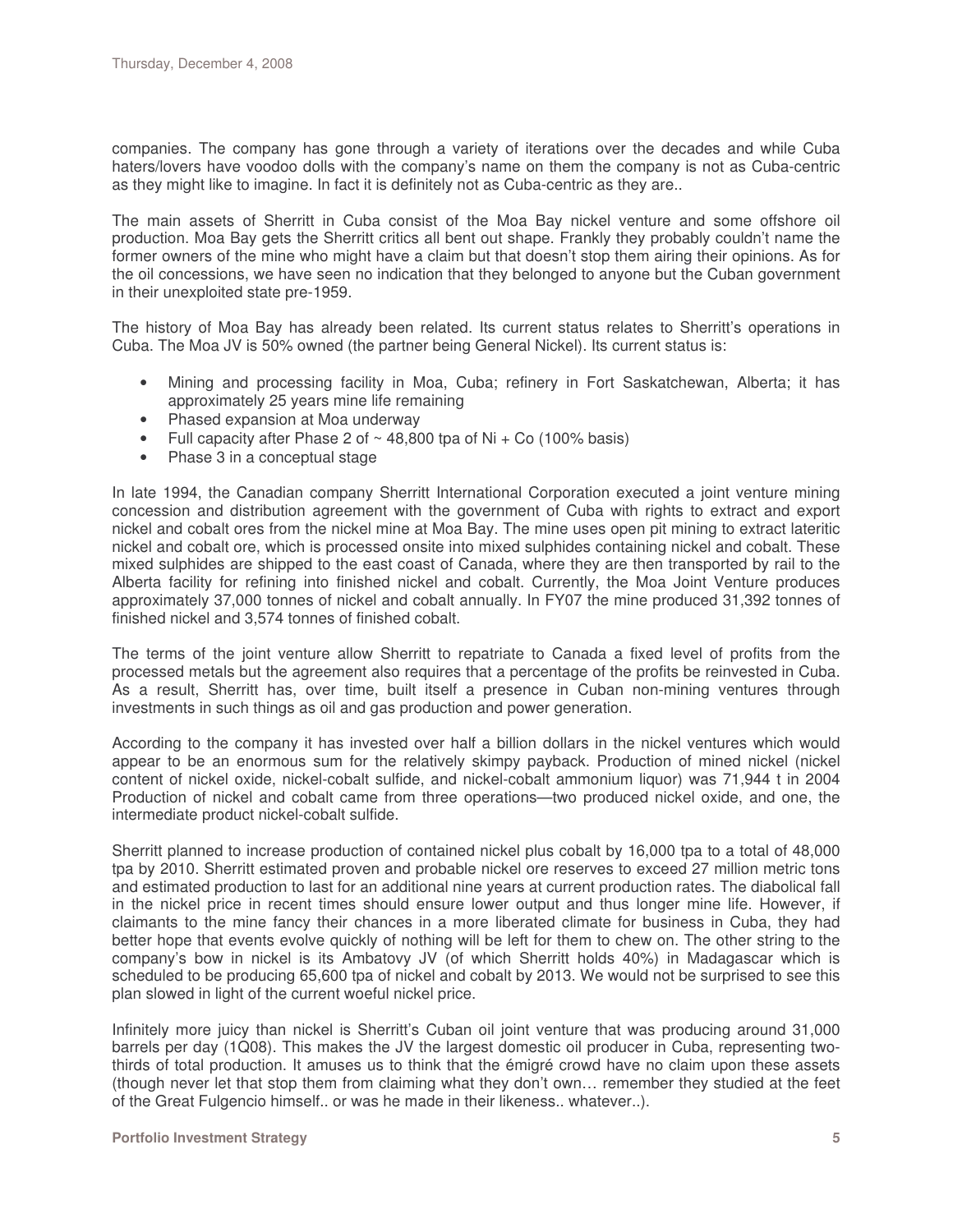The company has signed production-sharing contracts for four offshore exploration blocks and vertically integrated operations, with seven production sharing contracts in the deepwater zone in the Gulf of Mexico northwest of Havana. These blocks cover approximately two million acres with proven and probable reserves of 50.5 million barrels.

The current strategy is:

- Program to maintain production with Enhanced Oil Recovery (EOR)
- ~7 billion barrels of original oil in place (enough to make even Exxon salivate)
- Key to reserve addition is increasing recovery
- EOR pilot construction commencing in 2008

With \$303mn in revenues in FY07 and \$87.5mn in 1Q08 alone, the Cuban oilfield business is highly lucrative for Sherritt.

Sherritt also runs a power generation system with 376 MW of gross production capacity with generation derived from gas supplied from Cuba's north coast by CUPET (Cubapetroleos). This figure represents about 12% of Cuba's total power output. It is going ahead with a 150 MW expansion via a combined cycle system, bringing total capacity to 526 MW with construction expected to start in Q3/08. The only other power investment is in Madagascar.

The company was even involved in the cellular telephone business until September 2003 when it sold its 40% indirect interest in Telefonos Celulares de Cuba (Cubacel) to Telefonica Antillana, a Cuban government agency. Sherritt received 80% of the US\$43 million selling price for its Cubacel interest with the remaining 20% going to the private holder of the minority interest in the venture.



Above can be seen a recent price chart. Like everyone else's it looks dire however the devil is in the details and for some strange reason (and we don't think it was last week's equity rally, the stock's price nearly doubled on the eve of the Obama announcement of the new Secretary of State (i.e. Hillary Clinton). The stock price stood at \$1.77 on the close of the  $25<sup>th</sup>$  of November and was \$3.44 two days later. Not a bad rally indeed. This took the company's market capitalization to just over C\$900mn.

**Portfolio Investment Strategy 5**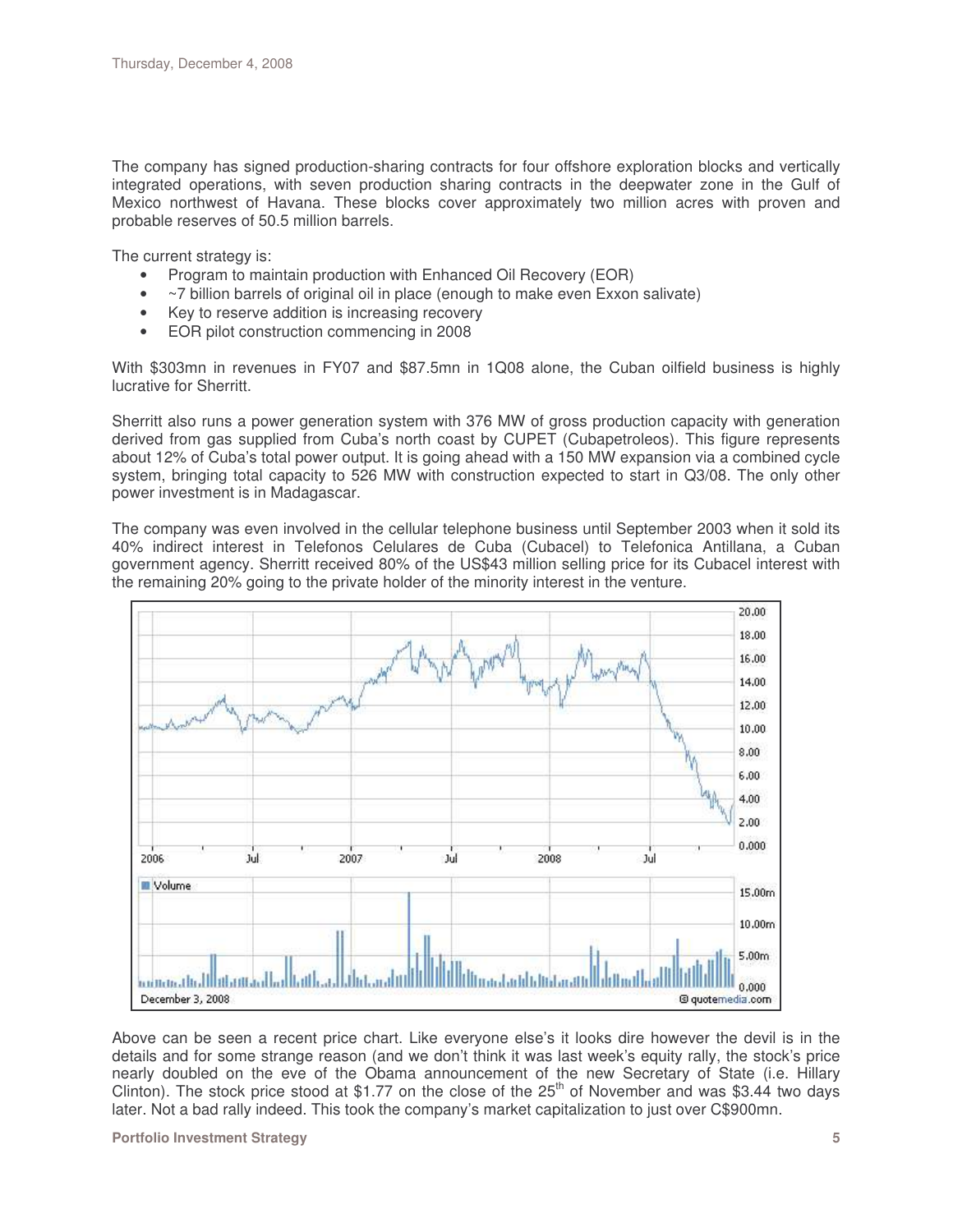Earnings in the nine months to September 2008 were \$302mn, a slight increase from the \$287mn in the equivalent period of 2007. This is understandable considering that the realized price for nickel was \$19.81 per lb in the 2007 period and \$11.28 in the first nine months of 2008. However cobalt (which has now cooled dramatically) was averaging \$41 per lb in 2008 and only \$28 in 2007. Though Sherritt's cobalt volumes are one tenth of those for nickel. The EPS in the latest period was \$1.12. Both nickel production and sales volumes were up was despite a production halt for Hurricane Ike. Nickel has plunged further of late and operating costs are up (or at least were 25% higher in 3Q08 than 3Q07) so we expect nickel to be barely profitable until the metal turns up in a meaningful way. We expect full year earnings of around \$360mn, giving an EPS for FY08 of \$1.23. Earnings could halve in FY09 though. However the current P/E is a mere 3 times and halved earnings would take it to 6 times. Not bad for an option on the Cuban situation evolving favorably.

We would suspect that Sherritt is the consummate (only?) Cuba play out there. The company knows the territory and is well positioned for any opening of the Cuban economy. We see no reason why it's electric or oil assets should be under any threat in an opening of relations with the US (in fact they make it a juicier takeover target). The mining assets are not something that Citibank would want and we are dubious its claims would get much traction on an opening of the mining sector (because renunciation of claims would presumably be a large part of the conditions). We rate Sherritt as a **Speculative Long** at this point in time.

#### **Better the China you know than the Chavez you don't?**

We were recently called by a journalist from a major publication enquiring as to our view on the supposed takeover of Chinese nickel interests in Cuba by Venezuela. This got us thinking about Cuban mining, hence this note.

As part of the 16 agreements signed with Cuba in 2004, China's state-owned Minmetals Corp was to invest more than \$500 million to complete the construction of the mothballed Camarioca ferronickel plant in eastern Cuba. The plant, which had a production capacity of 22,500 tpa, had been built and financed by the Soviets but was left unfinished when the Soviet Bloc collapsed. In addition to the plant completion, Cuba pledged to supply China with 4,000 tpa of nickel from 2005 to 2009. However, nothing has happened since then. Does this not sound like the dynamic Minmetals that let Noranda get away??!! Cuban officials claim that eventually Camarioca could produce 68,000 tpa of ferronickel annually (utilizing 21,000 tpa of nickel).

China was also interested in establishing a new joint-venture company with the Cuban Government to prospect for nickel in Cuba and for the development of new nickel deposits in Camaguey and San Felipe. Cuba and China were to own 51% and 49%, respectively, of the new company. The status of this effort is unclear.

The latest evolution of this story is that, in January 2007, the Cuban government announced that Venezuela had replaced China in local plans to produce ferronickel at a partially completed Camarioca plant in eastern Holguin province. The two countries announced at the same time that there were plans to produce stainless steel in Venezuela using Cuban ferronickel. These plans call for \$500 million to be invested in the ferronickel part of the project and \$600 million in the steel plant.

This is somewhat boggling….but then again bogglement comes with any matter Chavez gets mixed up in. While he has recently nationalized the SidOr steel mills (from Argentina's Techint group) it makes little sense as to why he might be getting into the nickel business considering that Venezuela has no nickel processing expertise of its own, only 20,000 tpa of nickel emanates from Vz (most of which is Anglo-American's Loma de Niquel mine) and a steel industry that does not require the size of output that the Cuban plant might be likely to produce. How this meshes with the takeover of SidOr is not clear and what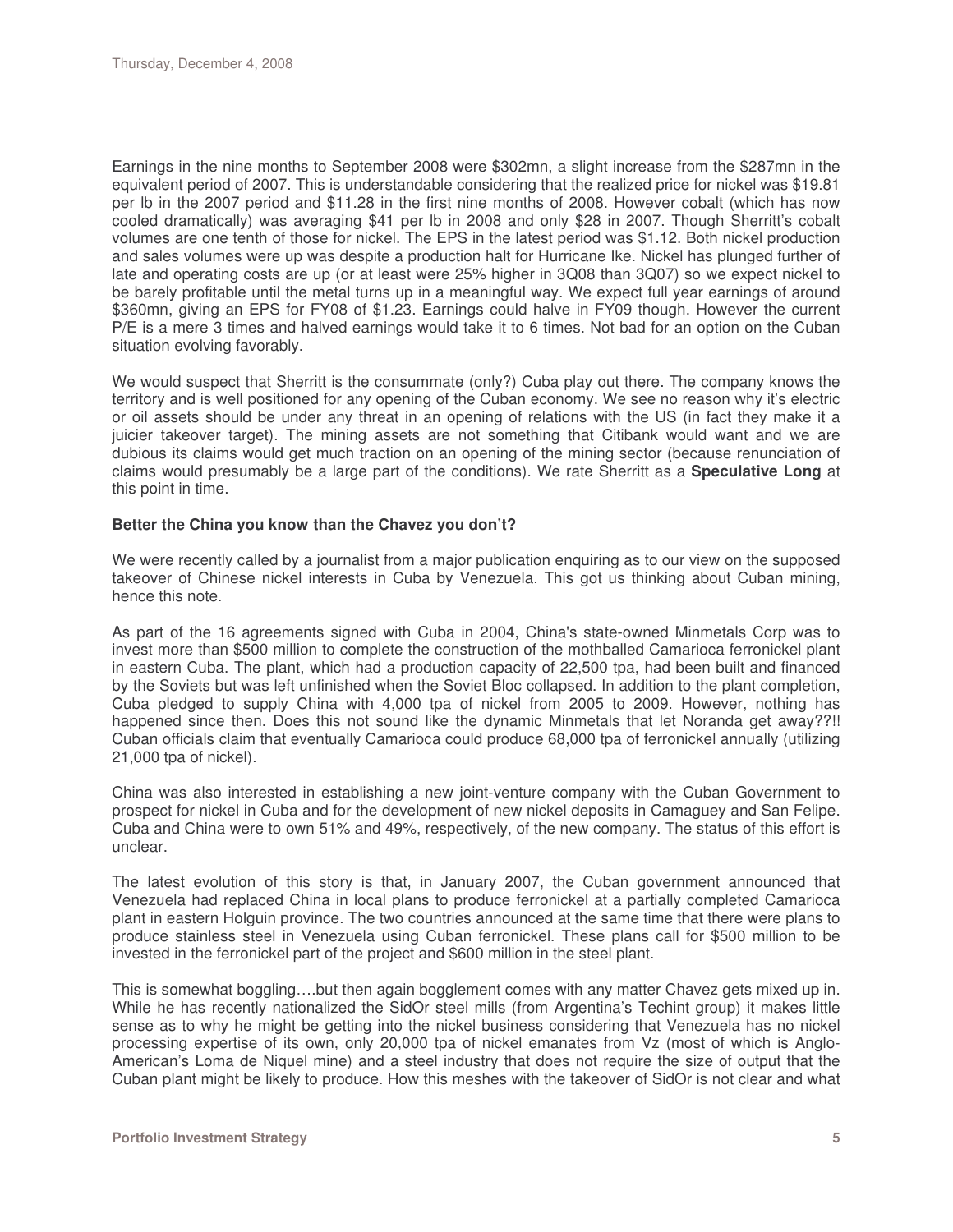has been achieved in the 22 months since the announcement is also a mystery. We should not forget that Chavez is traditionally long on grandstanding and short on delivery.

In a sweet twist, Chavez may be competing for the Cuban nickel resources against Russia's Norilsk, just as Chavez is launching a major charm offensive towards the Russians. In mid-November it was reported that Norilsk is considering the possibility of becoming an operator in a metals plant construction project in Cuba. At that time Norilsk's CEO, Vladimir Strzhalkovsky said it would take between six and nine months to complete a feasibility study, after which Cuba would apply to Russia for a loan to implement the project. Just like old times!

In mid-November, Norilsk Nickel and Cuba's Cubaniquel signed a memorandum of understanding on cooperation in prospecting for solid serpentinites at Cuba's Nicaro Mines. They also agreed to exchange specialists and share experience in mining, marketing and environmental issues.

#### **Citibank in the mix – as usual**

Moa Bay Mining, a Cuba-based subsidiary of Cuban American Nickel, obtained a loan in 1957 to finance development of the mine in Cuba and in a processing plant in Louisiana. This was some rather diabolically bad credit analysis on the part of the lenders. But so what else is new! In 1960 the government of Cuba expropriated the assets of Moa Bay Mining. A predecessor company (Freeport Sulfur) of Freeport-McMoRan later distributed assets to settle outstanding debt, including the debt of Cuban American Nickel. The principal asset of Cuban American Nickel is the US\$88.35 million claim against the government of the Republic of Cuba.

Citibank N.A., a subsidiary of Citigroup Inc., is a substantial shareholder in New Orleans-based Cuban American Nickel and hence owns the claim certified by the Foreign Claims Settlement Commission. Other shareholders in Cuban American Nickel include: BNY Mellon Bank, HSBC Bank USA (a subsidiary of HSBC Holdings plc); and Bankers Trust, a subsidiary of Deutsche Bank AG; and three Louisiana-based banks.

On the scale of things in the recent Citigroup debacle (with its attendant bailout in the tens, if not hundreds, of billions of dollars) it almost generates a chuckle to think that this bank may be owed some tens of millions of dollars by the Cuban government and that this is ostensibly holding up progress in the Cuba rethinking in the US. Then add to the mix a bunch of foreign-owned banks whose own governments have zero interest in claims against Cuba.

Citibank has taken responsibility for the Moa Bay certified claim and has a representative on the Joint Corporate Committee on Cuban Claims.

#### **The "power" of private equity firms?**

Powergen has been another contentious asset class in Cuba. The vast bulk of Cuba's power industry was owned by American companies in 1959 (never let the words "colonialist enterprise" cross our lips) and most of this was the Cuban Electric Co. which was purchased in the 1960s (thus after the Revolution) by Boise Cascade. In November 2004, the Boise Cascade sold its paper, building products, and timberland assets to Madison Dearborn, a private equity investment firm. Boise Cascade Corporation then renamed itself OfficeMax, which it had acquired in 2003. However OfficeMax hung onto the Cuban claim and actually ended up in 2007 court fighting against individuals' claims against the Cuban government as it felt that it too was entitled to restitution from blocked bank accounts in the US.

Corporations being what they are we suspect they would rather be talking about getting their hands on the electricity assets (though not Sherritt's) rather than sitting on a high-horse defending the rights of Palm Beach's oligarchs to getting back their tobacco plantations.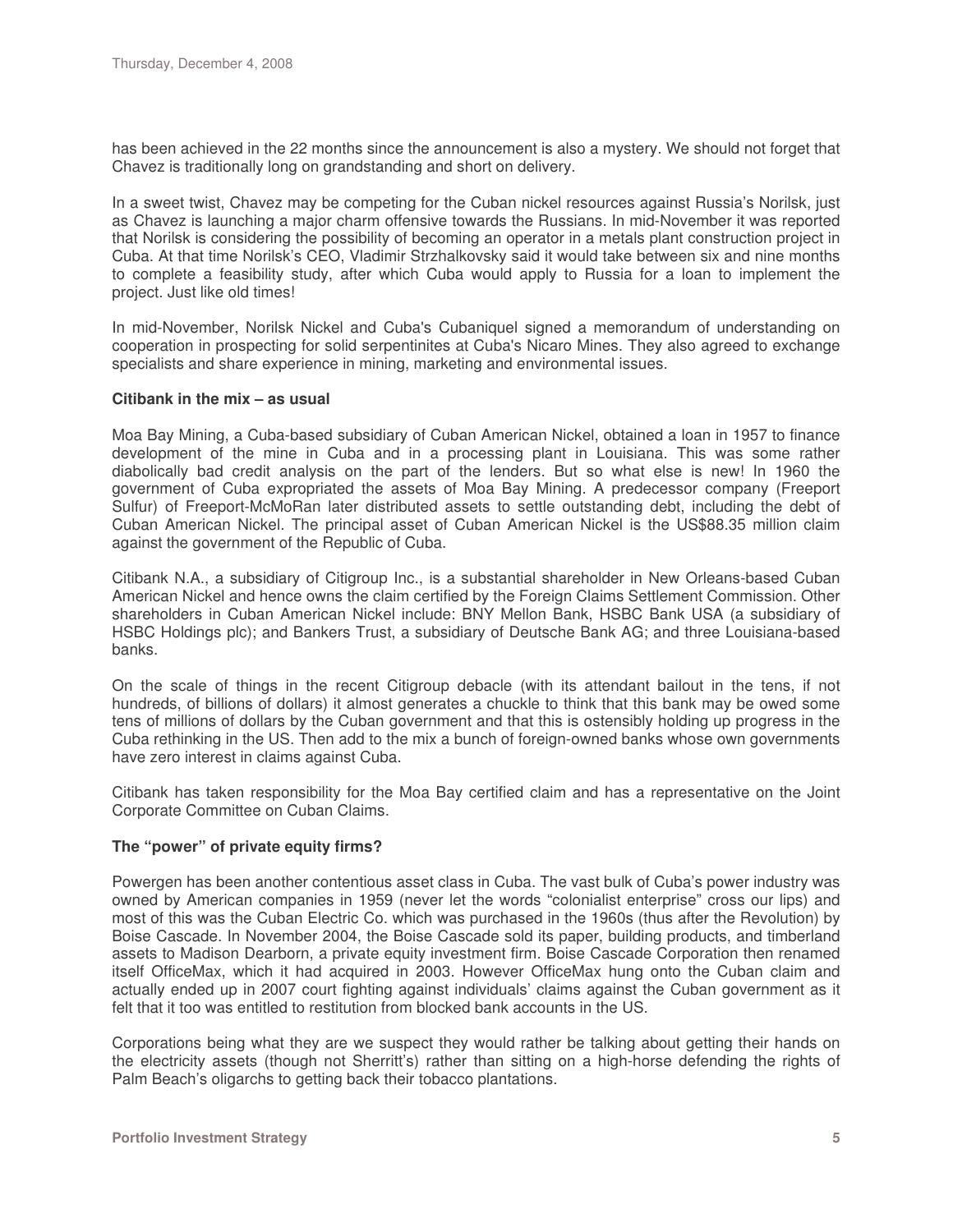#### **Conclusion**

In writing this note our main goal has been to highlight that an opening of the Cuban economy could be in everybody's interests. Believe it or not, even the old oligarchs camped out in Miami and parts thereabouts would have an innate advantage in the land-rush back into Cuba. That they may not get back the toys they accumulated under the corrupt Batista regime is neither here nor there for they don't have them currently so the difference is merely academic. For "lesser" Cuban émigrés there is the prospect of their relatives left behind getting some economic enhancement and greater social and commercial interchange.

For mining companies the opening of Cuba offers the potential to bring a vast nickel resource into reach of the majors. While not belittling the Sherritt efforts thus far, the resource can scarcely be said to be intensively exploited. The same holds for the other minerals on the island. The potential for a major expansion in activity in the sector in Cuba is significant.

Who stands to lose out? Well, if Cuba becomes "just any other" LatAm (or should we say Caribbean?) country then the class of intermediary/pundit/lobbyist/agitators who have serially wheedled their way into the halls of power supposedly to free the Cuban populace from its oppression and instead having remade US policy towards the continent in their own shape will be sent packing to the obscurity they deserve. Wrack our brains as we might, we fail to see anybody else who would be worse off from an opening of the Cuban economy, with eleven million Cubans and a flock of the more enterprising émigrés being the ultimate winners.